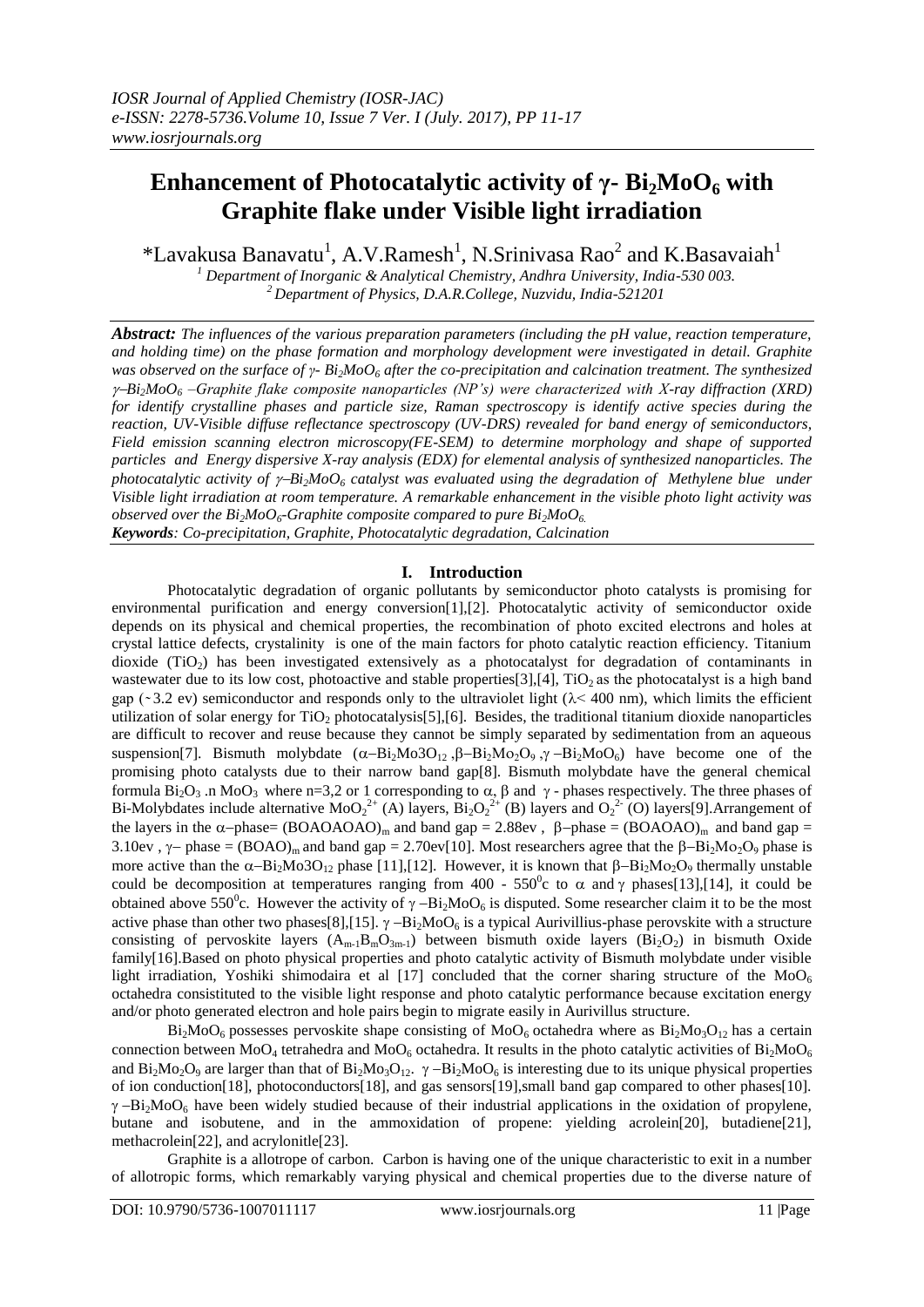chemical bonds and arrangement of carbon atoms in 3D (diamond), 2D (Graphite), 1D (carbine)[24][25].Graphite is one of most important allotrope of carbon, in spite of being a non-metal, which is an efficient conductor of electricity. It has diverse applications ranging from every day purpose such as lead pencils to big industrials uses like steel making due to its versatile properties [27].Recently reported Xiaoya Yuan et al ,graphite-like carbon nitride  $(g-C_3N_4)$ , polymer semiconductor, exhibit excellent photocatalytic activities toward many organic pollutants under visible light irradiation[28]. Now a day the improvement of photocatalytic activity is also an important challenge for its photocatalysis in splitting water into hydrogen and oxygen and degrading organic pollutants in the water of air for solving the energy shortage and the environment pollution. Due to the potential excellent photocatalytic property under visible light, and bismuth molybdate with graphite composite showing excellent photocalytic observed these work due to bismuth molybdate have attracted extensive due to the Aurivillius structure and graphite have large surface area. The Photocalytic activity of  $\gamma$ - Bi<sub>2</sub>MoO<sub>6</sub> - Graphite flake composite under Visible light irradiation is reported first time in this paper.

# **II. Materials And Methods**

Graphite Flakes (Sigma Aldrich), N-Hexane, Bismuth Nitrate [Bi(NO<sub>3</sub>)<sub>3</sub> .5H<sub>2</sub>O], Nitric acid [HNO<sub>3</sub>] 78% ], Ammonium molybdate  $[(NH_4)_6M_2O_{24}$ .4H<sub>2</sub>O] and Ammonium hydroxide  $[NH_4OH]$ , Methylene blue. All chemicals received from Merck India except Graphite Flakes and used without further purifier.

# **CO-PRECIPITATION METHOD**

Graphite flake (1g) mixed with n-hexane and then sonicated 5 hours for dispersion of Graphite flake uniformly distribution. Synthesis of  $\gamma - Bi_2MoO_6$ -Graphite composite to known amount of bismuth nitrate  $(0.49M \text{Bi}(\text{NO}_3)$ <sub>3</sub>.5H<sub>2</sub>O) was dissolved in diluted nitric acid  $(1.5M \text{ H}(\text{NO}_3))$ . The solution was then added drop wise into the aqueous solution containing known amount of ammonium molybdate (0.035M (NH<sub>4</sub>)<sub>6</sub>Mo<sub>7</sub> O<sub>24</sub> .4H2O) under vigorous stirring and the solution of sonicated Graphite flake is added to the reaction mixture. During the co-precipitation step, pH of the mixed solution was precisely controlled by adjusting the amount of ammonia solution added. The pH values were kept at 3.0 in the preparation of  $\gamma - Bi_2MoO_6$ -Graphite phase. The reaction of the solution continuously constant stirred vigorously at room temperature for 8h, the precipitate was filtered to obtain a solid product. The solid product was dried and then it was calcined at  $475^{\circ}$ C for 5h to yield the  $\gamma$ -Bi<sub>2</sub>MoO<sub>6</sub>-Graphite composite.

### **CHARACTERIZATION**

The crystalline structure of the product was characterized by power X-ray diffraction (XRD, PanAlytical, X-Pert pro, Netherland ) with Cu K $\alpha$  ( $\lambda$ -1.54218 A)radiation. Maximum peak position compared with the standard files to identify the crystalline phase. Raman spectroscopy provides insight into the structure of oxides, their crystallinity, and the coordination of metal oxide sites. Fourier transform infrared ( FT-IR) spectra of the sample were recorded on a FT-IR spectrometer using conventional KBr pellets with in a wavenumber range  $\overline{5000} - 500 \text{cm}^{-1}$  and Raman spectra recorded to the raman shift range  $200 - 1200 \text{cm}^{-1}$ . The size and morphology of the product were obtained with a scanning electron microscope (FESEM-CARL Zeiis Germany, Model Ultra 55 FESEM, Gemini column, 1nm Resolution, detector is INLENSE ), EDX (Oxford company, model 20nm X Ma) UV-vis diffuse reflectance spectra of the sample were obtained in the range 300 – 800nm using a UV-vis spectrophotometer (UV2550, Shimadzu, Japan) BaSO4 was used as a reflectance standard.

# **PHOTO CATALYTIC TEST**

MB were chosen as a pollutant to evaluate the photocatalytic activities of the as synthesized samples . A 400 W HgX lamp was used as the light source to provide the simulated solar light. The experiments performed at an ambient temperature. The photocatalysts(0.05 g) were added into 50 mL of Methylene blue (MB, 5ppm) dye solution , and suspension was magnetically stirred for 30 min in the dark to reach an adsorption-desorption equilibrium with the photocatalysts. At given time intervals, a 3 mL solution collected and then analyzed on UV-vis spectrophotometer during the photo-degradation process. The concentration of MB was determined by monitoring the variations in the main absorption centered at 664 nm.

### **III. Results And Discussion**

All relevant XRD peaks were identified and indexed based on the available JCPDS(Joint Committee for Powder Diffraction Studies) data. Across the catalysts there is no detection of any peak attributable to impurities. The XRD results shown in Fig.1.The expanded diffraction peaks revealed that the crystalline phase was nanosized.The crystalline size was calculated from the XRD line boarding using Scherrer relationship,  $d=0.9\lambda/( \beta cos\theta)$ , where d was the diameter in A<sup>o</sup>,  $\beta$  was the half maximum line width and  $\lambda$  was the wavelength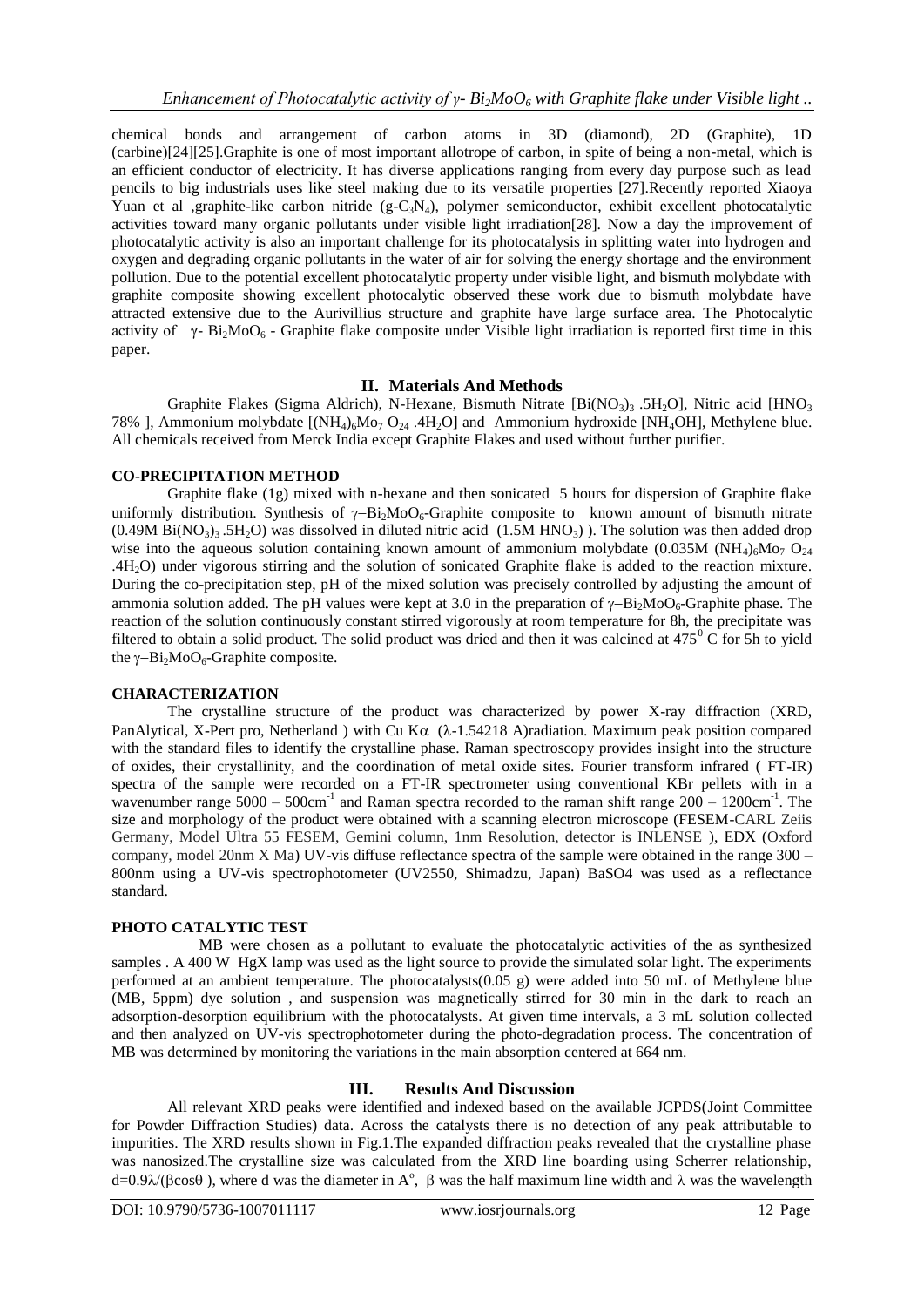of x-rays. The crystalline size of the Pure  $\gamma - Bi_2MO_6$ , Graphite Flake,  $\gamma - Bi_2MO_6$ - Graphite flake composite is 47.58nm,42.6nm,47.33nm respectively. The diffraction (XRD) pattern shows the synthesis of  $\gamma$ -Bi<sub>2</sub>MoO<sub>6</sub> by co-precipitation process presence and absent of Graphite flake. The diffraction (XRD) peaks agree with JCPDS card no 41-1487 for Graphite flake and 21-0120 for  $\gamma - Bi_2MoO_6$ . Distinctive differences in the peak intensities of the (002) and (131) planes are observed.



**Fig 1.** XRD patterns of the samples (a)  $\gamma - \text{Bi}_2\text{MoO}_6$ - Graphite flake composite (b) Graphite flake (c)  $\gamma$ - $Bi_2MoO_6$ 

 Raman Spectroscopy provides insight into the structure of oxides, their crystallinity, the coordination of metal oxide sites, and even the spatial distribution of phases through a sample when the technique is used in microprobe mode. The Raman Spectra of  $\gamma$ -Bi<sub>2</sub>MoO<sub>6</sub> sample, obtained by co-precipitation method are show in Fig.2, which correspond well to the result of Raman spectroscopy. The typical vibrational bands for the  $\gamma$ -Bi<sub>2</sub>MoO<sub>6</sub> sample was observed 849cm<sup>-1</sup> (s), 795cm<sup>-1</sup> (vs), 715cm<sup>-1</sup> (w), 401cm<sup>-1</sup> (vw), 352 cm<sup>-1</sup> (w), 325 cm<sup>-1</sup> (vw), 282 cm<sup>-1</sup> (vs). The vibrational bands  $849 \text{cm}^{-1}$ ,  $795 \text{cm}^{-1}$  (vs) peaks can be ascribed to the stretching modes of Mo-O bonds and vibrational band 715cm<sup>-1</sup> (w) peak can be ascribed to the stretching modes of Bi-O/Bi-O-Mo stretching observed. The Raman spectrum of  $\gamma$ -Bi<sub>2</sub>MoO<sub>6</sub> phase shows a very strong band at 795cm<sup>-1</sup>, which is  $A_{1g}$  mode and represents the symmetric stretch of the MoO<sub>6</sub> octahedron. The band with strong intensity at 849cm<sup>-1</sup> also have  $A_{1g}$  character and are due to orthorhombic distortion of the octahedron. The modes between 280 cm<sup>-1</sup> and 360 cm<sup>-1</sup> have E<sub>g</sub> character, plausibly due to the rocking mode of the octahedron [20-22]. The vibrational bands for the  $\gamma$ - Bi<sub>2</sub>MoO<sub>6</sub>- Graphite flake composite was observed 286cm<sup>-1</sup>(w),339cm<sup>-1</sup>(w),721cm<sup>-</sup>  $1$ (vw),888cm<sup>-1</sup>(vw),804cm<sup>-1</sup>(vs)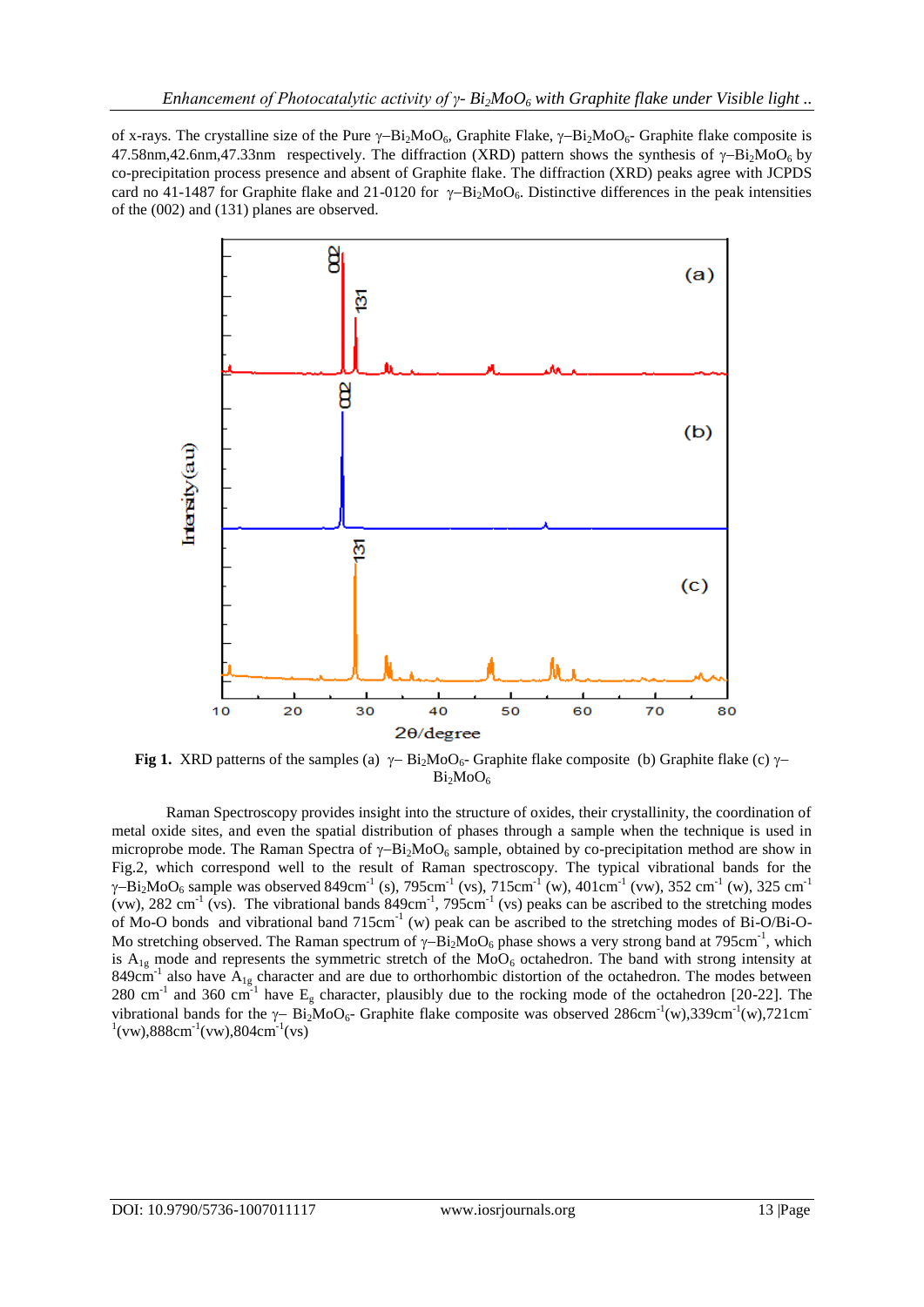

**Fig.2.** Raman spectrum of (a)  $\gamma$  Bi2MoO6 sample (b)  $\gamma$  Bi<sub>2</sub>MoO<sub>6</sub>- Graphite flake composite

SEM belongs to the group of electron microscopy, which is a fairly straightforward technique to determine the size and shape of supported particles, which can also reveal information on the composition and internal structure of the particles. The morphology observed with Field -emission scanning electron microscopy (FE-SEM) gives clearly showing (Fig.4 (a-c)) octahedral structure of  $\gamma - Bi_2MoO_6$  and Graphite flake on the surface of  $\gamma$ -Bi<sub>2</sub>MoO<sub>6</sub> (Fig.4 (c-e)). The EDS analysis(Fig.5) to the confirmation of Bi<sub>2</sub>MoO<sub>6</sub> and Graphite compound.



**Fig.4.** SEM images of  $\gamma$ -Bi<sub>2</sub>MoO<sub>6</sub> (a-c) with 200nm,100nm,20mn scale respectively with octahedral structure and  $\gamma$ – Bi<sub>2</sub>MoO<sub>6</sub>- Graphite flake composite (d-f) with 200nm,100nm,20nm scale respectively with Graphite surface on the Bismuth molybdate.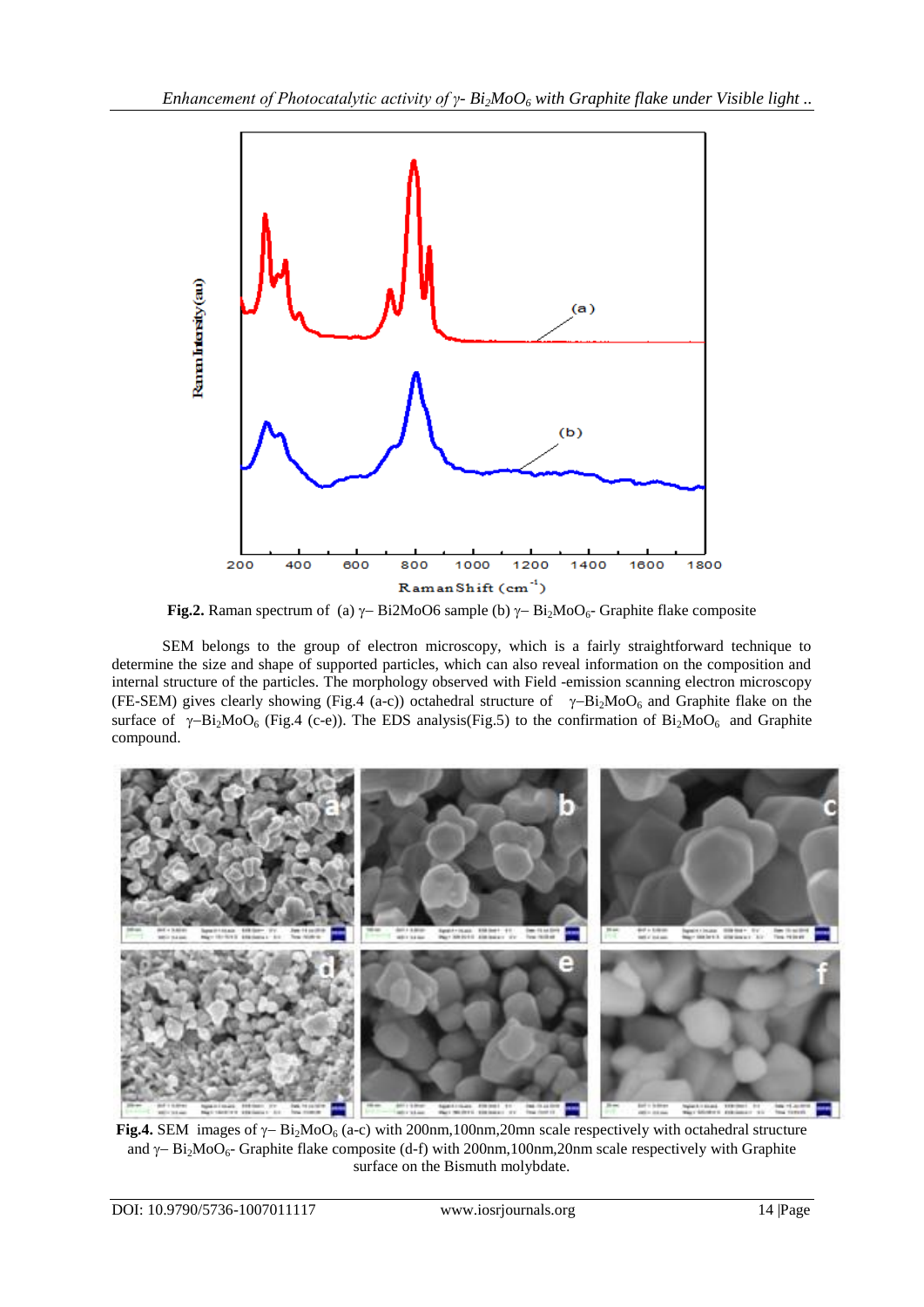

**Fig.5.** Elemental analysis of Energy-Dispersive X-ray spectroscopy (a)  $\gamma$ -Bi<sub>2</sub>MoO<sub>6</sub> (b)  $\gamma$ -Bi<sub>2</sub>MoO<sub>6</sub>- Graphite flake composite

Diffuse-reflectance spectroscopy (DRS) is an important method for charactering the electronic state, optical state and calculates the band gap of semiconductor materials. The DRS spectra of as prepared  $\gamma$ -Bi<sub>2</sub>MoO<sub>6</sub>,  $\gamma$ -Bi<sub>2</sub>MoO<sub>6</sub> - Graphite flake composite and pure graphite flake are show in Fig.6. The samples of  $\gamma$ -Bi<sub>2</sub>MoO<sub>6</sub>,  $\gamma$ -Bi<sub>2</sub>MoO<sub>6</sub> - Graphite flake composite exhibited an intense absorption in the visible-light range, which suggests the property of being photoactive under visible –light irradiation and Pure graphite flake exhibited zero band gap, which suggest to graphite flake was non semiconductor. The adsorption edges of  $\gamma$ -Bi<sub>2</sub>MoO<sub>6</sub> and  $\gamma$ -Bi<sub>2</sub>MoO<sub>6</sub> - Graphite flake composite are located around 482 and 613 respectively. Their band gaps are estimated to be 2.57 eV and 2.02 eV, which suggests enhancement the photocatalytical activity of  $\gamma$ -Bi<sub>2</sub>MoO<sub>6</sub> with graphite flake compared to pure  $\gamma$ -Bi<sub>2</sub>MoO<sub>6</sub>. The bang gap was mainly influenced by the coordination of oxygen ions to a molybdenum ion. The synthesis materials  $\gamma - Bi_1MO_6$  and  $\gamma - Bi_2MO_6$ . Graphite flake composite in this study exhibited a narrower band gap compared with that reported by Kudo and co-workers.



**Fig.6** UV-DRS spectra of (a)  $\gamma$ - Bi<sub>2</sub>MoO<sub>6</sub> (b)  $\gamma$ - Bi<sub>2</sub>MoO<sub>6</sub>- Graphite flake composite (c) Graphite flake

# **PHOTOCATALYTIC EFFECT**

Visible light adsorption of  $\gamma - Bi_2MO_6$  revealed by the plane-wave-based DFT method to be due to a transition from the valence band consisting of the O 2p orbitals to the conduction band derived from the primary Mo 4d orbitals in MoO6 octahedra and the secondary Bi 6p orbitals [29]. To demonstrate that the  $\gamma$ -Bi<sub>2</sub>MoO<sub>6</sub> semiconductors were preferred for efficient charge separation, the photocurrents generated on the sample different phases measured. Generally, the value of the photocurrent indirectly reflects the semiconductor's ability to generate and transfer a photogenerated charge carrior under irradiation, which correletes with the photocatalytic acivity[30],Fig .7 shown that the  $\gamma$ -Bi<sub>2</sub>MoO<sub>6</sub> with Graphite composite spectra are more efficient in photocurrent generation compared to pure  $\gamma - Bi_2MoO_6$  phase. Therefore, the  $\gamma - Bi_2MoO_6$  –Graphite flake composite enhanced the charge carrier transfer and reduced the electron hole recombination.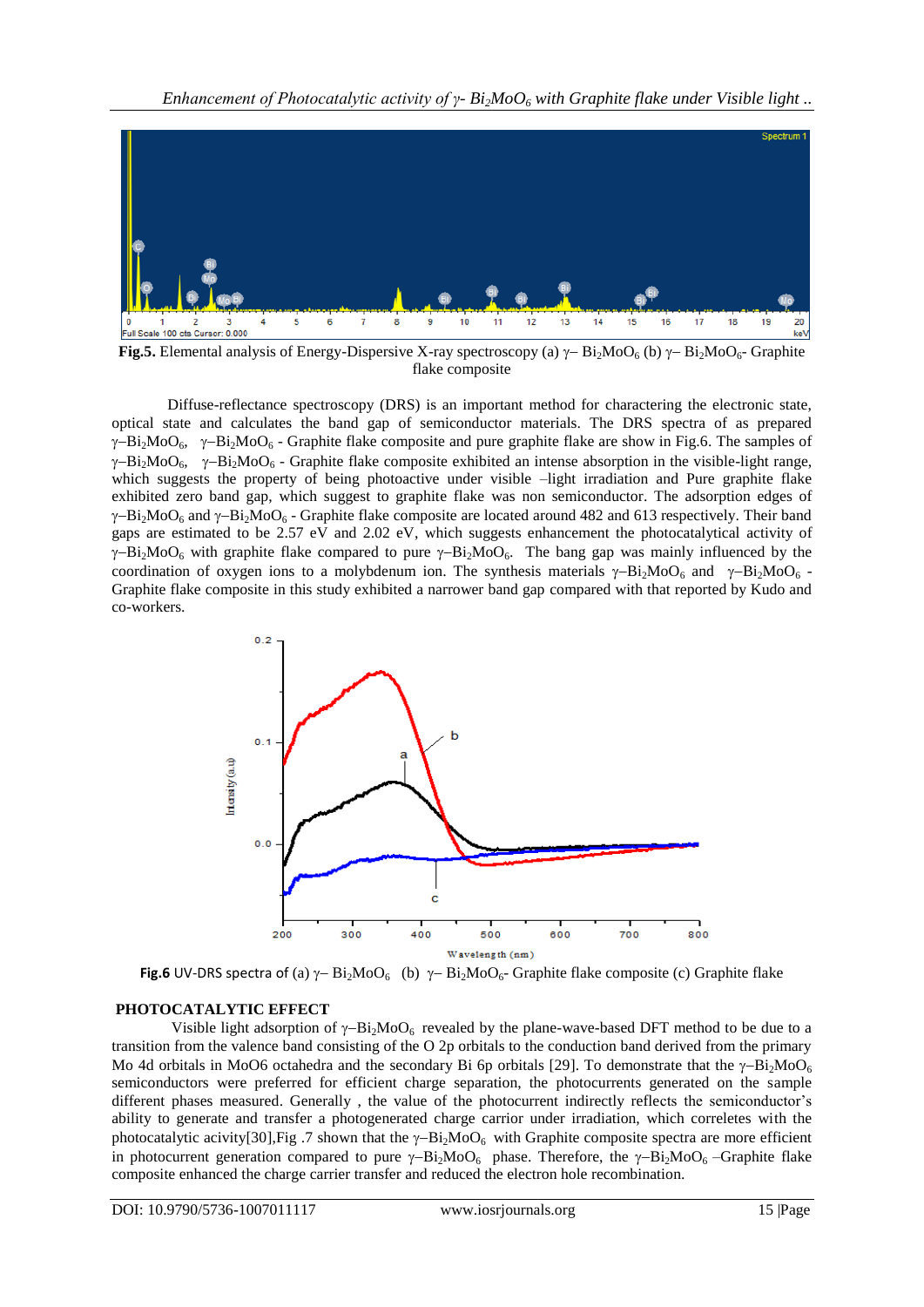

Fig.7. Plot of photo degradation of MB as a function of the % of degradation verses time of the prepared samples (a)  $\gamma - Bi_2MoO_6$ -Graphite flake composite (b) pure  $\gamma - Bi_2MoO_6$  phase (c) pure graphite flake (d) MB dye without catalyst



**Fig.8.** UV-visible spectra of (a) $\gamma$ -Bi<sub>2</sub>MoO<sub>6</sub>-Graphite flake composite (b) pure  $\gamma$ -Bi<sub>2</sub>MoO<sub>6</sub> phase (c) pure graphite flake (d) MB dye without catalyst